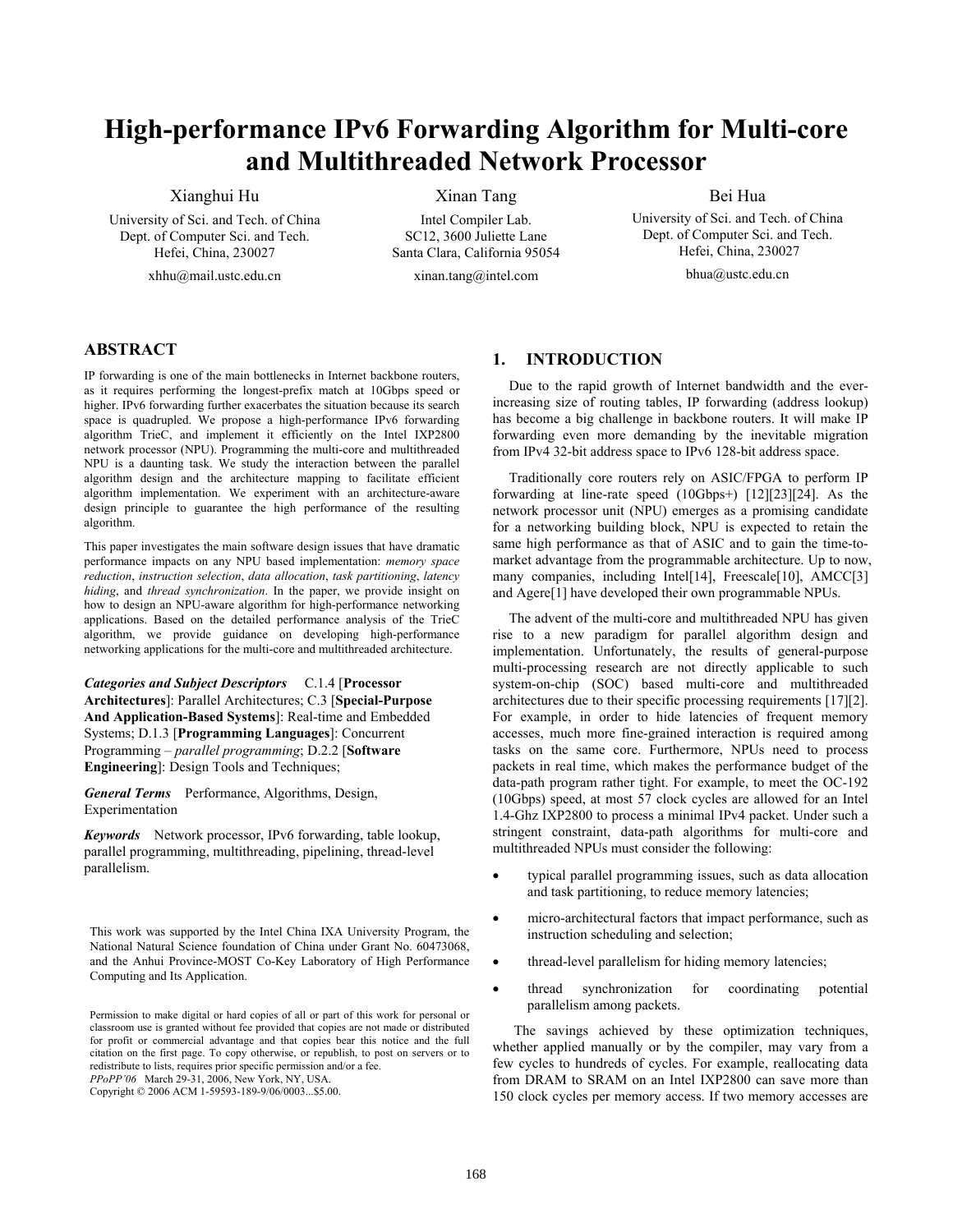scheduled in consecutive cycles, the issuing cycle of the second memory access can be hidden completely. We believe that high performance can be achieved through close interaction between algorithm design and architectural mapping, from high-level decisions on data allocation and task partitioning down to lowlevel micro-architectural decisions on issues such as instruction selection and scheduling. This potential for increased performance motivates the development of architecture-aware networking algorithms that exploit the unique architectural properties of an NPU to achieve high performance. TrieC is one such NPU-aware IPv6 forwarding algorithm specifically designed to exploit the architectural features of the SOC based multi-core and multithreaded systems.

Because the NPU is an embedded SOC with modest memory space, reducing memory footprint is the highest priority for almost every networking application. Furthermore, saving memory space opens other optimization opportunities for data allocation. For example, moving data from DRAM to SRAM can dramatically reduce memory latencies. In addition, the NPU includes unique architectural features, such as fast bit-manipulation instructions, non-blocking memory access, and hardware supported multithreading. Although these features can be exploited to improve the algorithm performance, making effective use of them is a challenging task for algorithm designers and implementers.

Running IPv6 forwarding at line-rate requires a highly efficient parallel algorithm specifically designed for and implemented on a multi-core and multithreaded NPU architecture. To study potential optimization opportunities, we carefully investigated six software design issues: *space reduction*, *instruction selection*, *data allocation*, *task partitioning*, *latency hiding*, and *thread synchronization*. For each opportunity, we considered the following specific design issues that might be trouble spots in IPv6 forwarding implementation:

- <span id="page-1-0"></span>• how to compress the routing table effectively while still maintaining fast search and update speed.
- how to use fast bit-manipulation instructions to make the search of compressed routing table faster.
- how to allocate compressed routing tables properly onto the NPU hierarchical memory system to reduce memory access latency while balancing memory access load.
- how to partition work appropriately onto multiple cores and multiple threads to make effective use of on-chip resources.
- how to use multithreading to overlap local computation and memory accesses.
- how to synchronize thread execution on such a multithreaded architecture.

After answering all these questions, we propose a highperformance IPv6 forwarding algorithm TrieC that addresses these issues and runs efficiently on the Intel IXP2800.

To summarize, the goal of this paper is to identify the key issues in designing networking algorithms on an SOC based multicore and multithreaded NPU, and provide guidance on how effectively to exploit NPU architectural features to address these performance bottlenecks to attain high performance. Although we experimented on the Intel IXP2800, the same high-performance can be achieved on other similar NPUs [\[1\]](#page-9-6)[\[3\]](#page-9-5)[\[10\].](#page-9-4) The main contributions of the paper are as follows:

- A scalable IPv6 forwarding algorithm was proposed and efficiently implemented on the IXP2800. Experiments show that its speedup is almost linear and it can run even faster than 10Gbps.
- We carefully studied and analyzed algorithm design and performance issues. We practiced on incorporating architecture awareness into parallel algorithm design.
- We conducted experiments on a cycle-accurate simulator that enables us to provide suggestions to system designers on possible architectural improvements and to compiler writers on compiler optimizations.

 To the best of our knowledge, this is the first IPv6 forwarding implementation that achieves 10Gbps speed on an NPU for large routing tables with up to 400,000 entries. Our experiences may be applicable to parallelizing other networking applications on other multi-core and multithreaded NPUs as well. Furthermore, the software design issues studied, such as instruction selection, data allocation, task partitioning, and latency hiding, are essential to make applications run efficiently on a general-purpose multi-core and multithreaded system. The guidelines we provide are helpful for algorithm designers who want to exploit architectural features to develop high-performance applications on these systems.

The rest of this paper is organized as follows. Section [2](#page-1-0) introduces related work. Section [3](#page-2-0) explains the NPU-aware IPv6 forwarding TrieC algorithm. Section [4](#page-4-0) discusses related design issues. Section [5](#page-6-0) gives simulation results and performance analysis of Intel IXP2800 implementation. Section [6](#page-8-0) presents guidance on effective NPU programming. Finally, section [7](#page-8-1) concludes and discusses our future work.

# **2. RELATED WORK**

The most popular data structure for the longest prefix match is a binary trie [\[21\]](#page-9-9)[\[23\].](#page-9-1) To reduce memory accesses, various kinds of techniques, such as prefix expansion and multi-bit trie [\[26\],](#page-9-10) have been proposed. A multi-bit trie expands a set of arbitrary length prefixes to a set of fixed length prefixes to reduce the path length, and thus the memory access times. The fixed prefix lengths are called search strides. However, its worst-case memory requirement is  $O(2^{k*}N^*W/k)$ , where **k**, **N** and **W** are search stride, number of prefixes, and maximum prefix length, respectively. For example, basic-24-8-DIR [\[11\]](#page-9-11) is such a hardware implementation of the prefix expansion technique. It requires at most two memory accesses per lookup, but more than 32 Mbytes of memory.

Waldvogel et al employed binary search on a hash table organized by prefix length, which needs  $log_2W$  memory accesses in the worst case [\[30\]](#page-9-12). However, it requires to reconstruct the whole routing table during update in  $O(N^*log_2 W)$  time. Multiway range tree [\[27\]](#page-9-13) reduces both search time and update time to  $O(k^*log_k N)$ . However, when applied to IPv6 forwarding its memory requirement is as large as  $O(k*N*log_kN)$ .

Lampson et al introduced multicolumn search for IPv6 forwarding, which avoids the multiplicative factor of W/M inherent in basic binary search through conducting a binary search in columns of M bits and then moving between columns with pre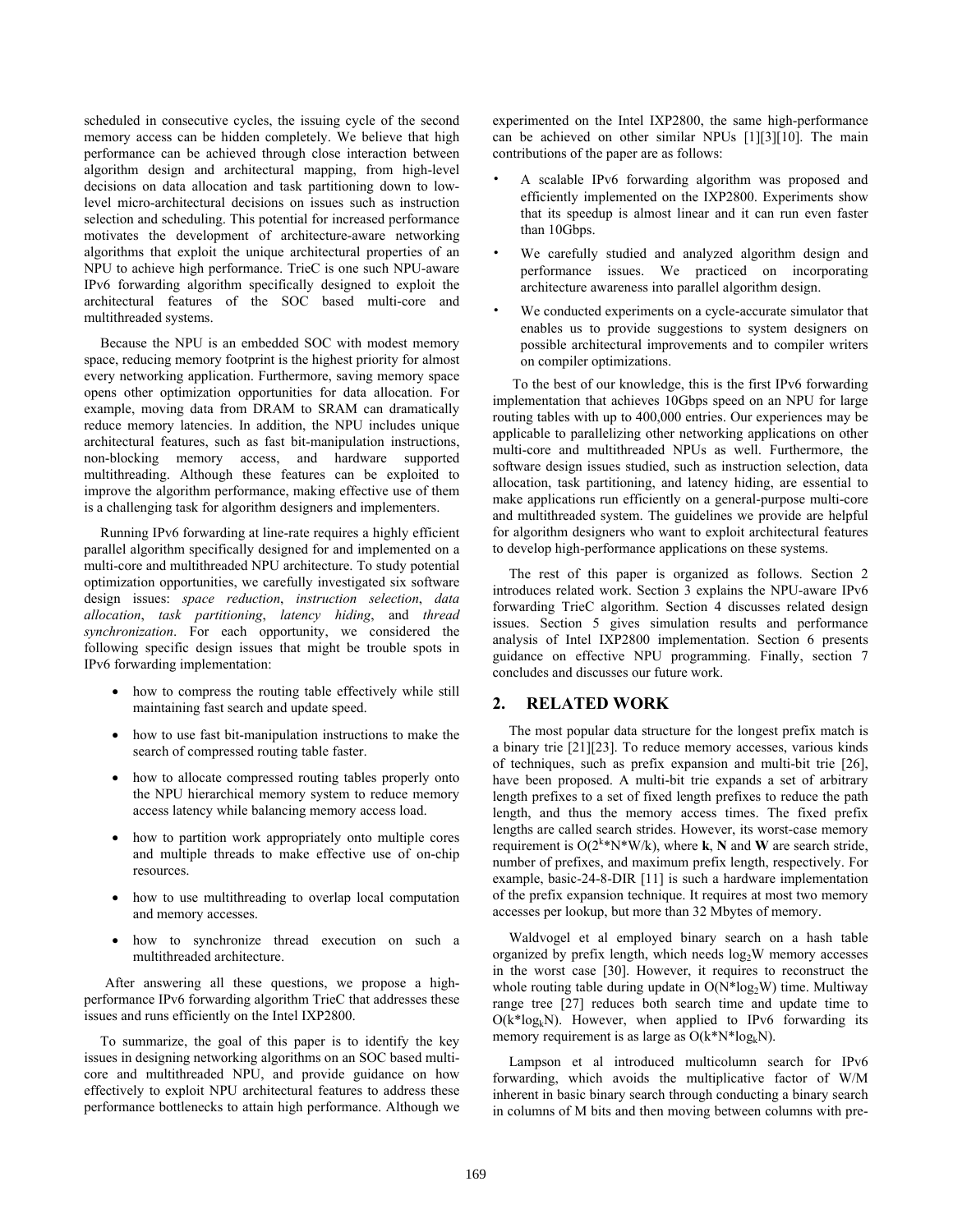computed information [\[18\]](#page-9-14). Its disadvantage is that approximately fifteen memory accesses per lookup are required in the worst case.

The Lulea scheme [\[8\]](#page-9-15) and Tree Bitmap [\[9\]](#page-9-16) are closest in spirit to ours in that all use multi-bit tries and bit maps to compress redundant storage in trie nodes. However, both methods try to minimize the memory space at the cost of extra memory accesses. For example, the Lulea algorithm introduces a summary array to pre-compute the number of bits set in the bitmap and thus it needs an extra memory access per trie node. Our algorithm uses a builtin bit-manipulation instruction to calculate the number of bits set, and thus it is much more efficient than Lulea.

Ternary Content Address Memory (TCAM) based schemes [\[19\],](#page-9-17) reconfigurable fast IP lookup engine [\[29\]](#page-9-18), Binary Decision Diagrams [\[24\]](#page-9-2), are hardware-based IP lookup schemes. They achieve high lookup speed at the cost of high power consumption, and complicated prefix update.

There were some efforts in developing high-performance applications for multi-core and multithreaded architectures. Parallelizing non-numeric applications for the *non-blocking* multithreaded architecture was discussed in [\[25\].](#page-9-19) Manually parallelizing SPEC2000 for *speculative* multithreaded architecture was reported in [\[22\].](#page-9-20) Improving server software performance for *simultaneous* multithreaded architecture was analyzed in [\[20\].](#page-9-21) Our paper focuses on designing an architecture-aware IPv6 forwarding algorithm for the multi-core and multithreaded NPUs.

This paper presents an IPv6 forwarding algorithm TrieC, which employs bitmap compression on fixed-level multi-bit trie. This algorithm can conduct high-speed IPv6 lookup while maintaining reasonable memory requirements.

# <span id="page-2-0"></span>**3. BASIC FORWARDING ALGORITHM**

IP forwarding algorithms based on the longest prefix match generally adopt a *trie* (tree), in which a prefix is stored along a path from the root to a leaf node. To reduce the path length, and thus memory access times, the prefix expansion technique is applied to visit the expanded routing tables in the fixed strides at the cost of increased table size.



**Figure 1.** Routing table and its prefix expansion with stride 3

In Figure 1(a), the routing table has three entries  $(*$  means don't-care bits), whose prefix length is 1, 2, and 3, respectively. After a 3-bit prefix expansion, the table size increases to 4 (shown in Figure 1(b)), whereas the expanded table can be searched directly using a 3-bit prefix index. Obviously, reducing memory accesses is at the expense of increasing table size. Therefore, the key problem here is how to choose appropriate strides to strike a balance between these two aspects. Gupta and Mckeown used a two-level trie for IPv4 lookup [\[11\],](#page-9-11) with the most significant 24 bit prefix being the first level, and the remaining 8 bits being the second level.

#### **3.1 IPv6 Forwarding**

The length of an IPv6 address is expanded to 128 bits, which makes the straightforward application of prefix expansion impossible due to the explosive memory requirements. Fortunately, the IPv6 routing tables used in core routers have the following characteristics:

- The statistics of existing IPv6 routing tables show that approximately only 5% of the prefixes have a length greater than or equal to 48 bits  $[15][4]$  $[15][4]$ .
- Only aggregatable global unicast addresses, those in which the FP field is always set to '001', need to be looked up. Additionally, the lowest 64 bits are allocated to interface ID and should be ignored by core routers [\[7\].](#page-9-24)

The basic idea of TrieC is to exploit these features by:

- ignoring the highest three bits and the lowest 64 bits
- building a multi-level *compressed* trie tree to cover the prefixes whose lengths are longer than 3 bits and shorter than 49 bits
- searching for remaining prefixes by means of hashing

 In view of the resource constraints of NPUs and the high-speed requirements of networking applications, the following design issues should be considered as well:

- Because  $2^{n-m}$  next-hop (routing) information is produced when an m-bit prefix is expanded to an n-bit prefix  $(m \le n)$ , redundancy compression is needed to save memory space.
- Although DRAM is much cheaper today than SRAM, balancing memory speed and memory space is still desirable when designing routing-table data structures.
- Searching compressed Trie trees should not become a new performance bottleneck.
- Multithreading must be used to hide memory latency.

#### **3.2 Modified Compact Prefix Expansion**

The preferred IPv6 address notation is x:x:x:x:x:x:x:x, where each 'x' is the hexadecimal value of the corresponding 16 bits in a 128-bit address. The symbol **'::'** represents multiple groups of 16 bit zeros. Similar to the IPv4 prefix notation, an IPv6 address prefix is represented by an "ipv6-address/prefix-length" pair, where the prefix-length is a decimal value specifying the length of a prefix (the leftmost contiguous bits). For example, 12AB:0000:0000:CD30:0000:0000:0000:0000/60 is a legal representation of the 60-bit prefix: 12AB00000000CD3.

The modified compact prefix expansion (MCPE) technique is motivated by the fact that there is much redundant next-hop information in the expanded routing tables after the traditional prefix expansion technique is applied. For example, if IPv6 prefixes  $(2002.4$ \*::/18,A) and  $(2002.5$ \*::/20,B) are expanded to 24-bit prefixes, a total of  $64(=2^{24-18})$  new prefixes are formed as shown in Figure  $2(a)$ , where next-hop indices, A appears in two different blocks 48 times, and B appears in one block 16 times.

 The basic idea of MCPE is to use a bit vector to compress the continuously identical next-hop index and store those indices only once. Taking Figure 2(b) as an example, the three address blocks, each containing a sequence of identical next-hop index, are compressed to three entries (A, B, A) and stored in the Next-Hop Index Array (NHIA). All 64 address prefixes, whose leftmost 18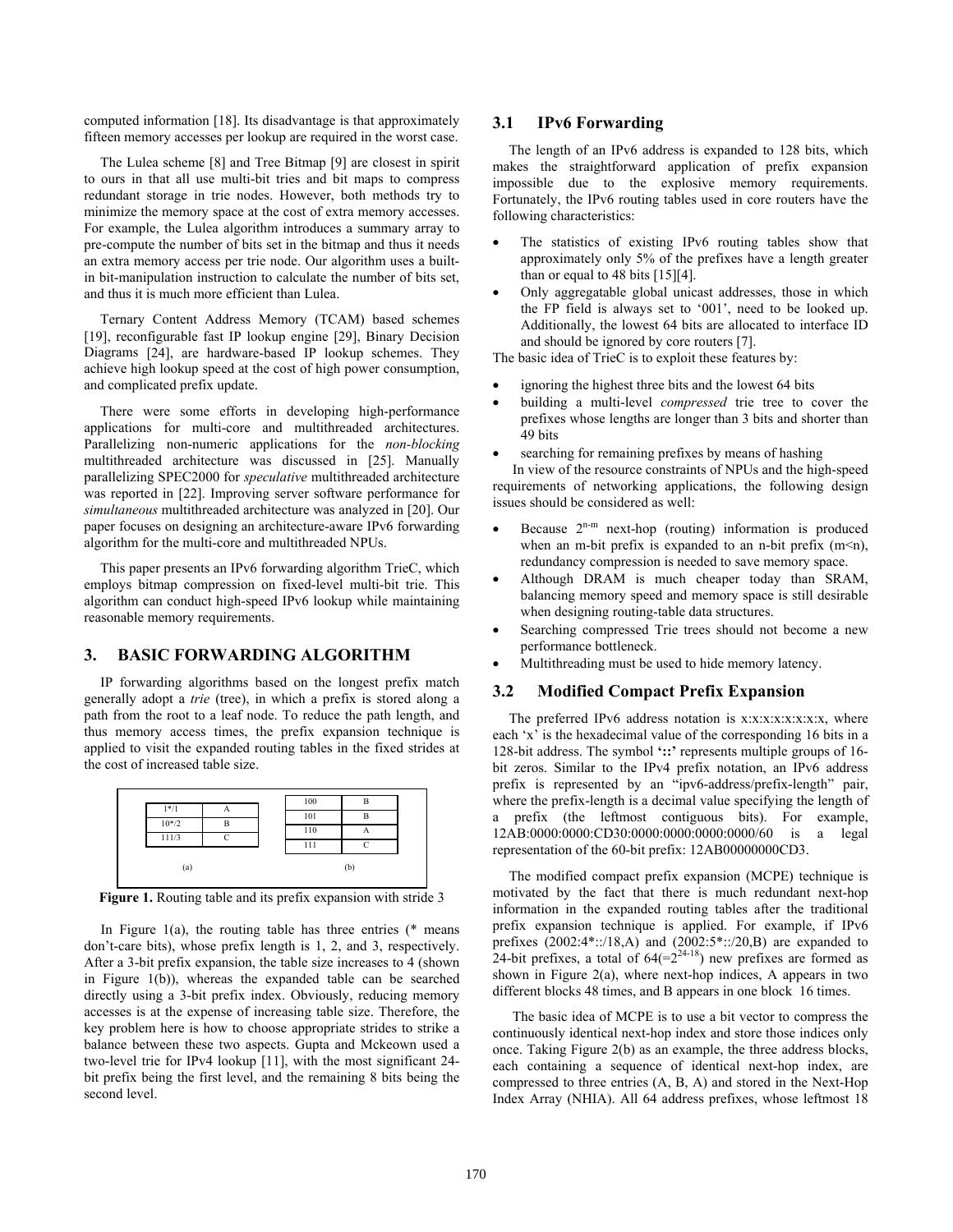bits are the same, are grouped to form an entry in the table, with the leftmost 18 bits acting as the index (Tindex). The lowest 6 bits are used as another index to search a bit vector **BitAtlas** to locate the correct next-hop index in NHIA. Each bit of the 64-bit **BitAtlas** corresponds to an original prefix in the address group, with the least significant bit corresponding to the first prefix of the group. If the next-hop index corresponding to bit *I* is the same as that corresponding to bit  $I-1$ , bit  $I$  is set to 0; otherwise bit  $I$  is set to 1, indicating that a different next-hop index starts in NHIA. In Figure 2 (b), bit 0 is always set to 1, because it starts a new NHIA entry; bit 16 is set to 1, because its NHIA entry is B, which is different from the previous entry A; bit 32 is set to 1, because its NHIA entry is A, which is different from the previous entry B.



<span id="page-3-0"></span>

**Figure 2.** Prefix expansion vs. MCPE

Assume address 2002:6A\*:: is searched. Firstly, the highest 18 bits are used as **Tindex** to locate the MCPE entry *2002:4\**::/*18*. Secondly, the lowest 6 bits '101010'(42) are used as **BAindex** to locate the bit position in **BitAtlas**. As a total of 3 bits are set from bit 0 to bit 42, the third element 'A' in NHIA is the lookup result.

Therefore, the key to accelerating the search of such a compressed tree is to efficiently compute the number of bits set. NPUs with hardware support to such computation are desirable, as they do not create a new performance bottleneck. The Intel IXP2800 has a built-in bit-manipulation instruction, **POP** COUNT, which can calculate the number of bits set in a 32bit register in three clock cycles. Therefore, MCPE compression technique can be efficiently implemented on the IXP2800.

The example TrieC table in Figure 2 (b) is called TrieC18/6. Similarly, TrieC $m/n$  is designed to represent  $2^{m+n}$  compressed  $(m+n)$ -bit prefixes. By using the MCPE technique, the TrieC tree could greatly eliminate redundancy while preserving the highspeed indexing ability of traditional prefix expansion technique.

## **3.3 Data Structures**

 The stride series we use is 24-8-8-8-16, and the corresponding trie nodes are three tables: **TrieC15/6** table (ignoring the format prefix field '001'), **TrieC4/4** table, and **Hash16** table. The TrieC15/6 table forms the first level of a tree that stores all the prefixes whose lengths fall into [1:24]. The TrieC4/4 tables form the second to the fourth level of the tree, where prefix lengths belong to [25:32], [33:40], and [41:48], respectively. The **Hash16** table stores all the prefixes whose lengths belong to [49:64].

The next-hop index, which stores the lookup result, is shown in Figure 3(a). Each NHI entry is 2-bytes long. If the most significant bit is set to 0, NHI[14:6] stores the next-hop ID and NHI[5:0] stores the original prefix length. Otherwise, NHI[14:0] contains a pointer to the next level TrieC. The original prefix length is kept for supporting incremental prefix updates [\[13\].](#page-9-25)



**Figure 3.** NHI and tables used in the TrieC algorithm

The TrieC15/6 table contains  $2^{15}$  entries named TrieC15/6 entry. Each entry is 16-bytes long, and belongs to one of the two types: *Basic* and *ExtraNHIA*. Basic entry supports up to four NHIs ([Figure 3](#page-3-0) (b)), and ExtraNHIA allows more NHIs [\(Figure 3](#page-3-0) (c)). For each entry:

- 1. TrieC15/6\_entry[127:64]: stores the 64-bit vector **BitAtlas**. Two terms are used to describe the bit vector. **TotalEntropy** counts the number of bits set in **BitAtlas,** and thus represents the size of NHIA or ExtraNHIA. **PositionEntropy** counts the number of bits set from bit 0 up to a particular bit position in **BitAtlas**.
- 2. TrieC15/6 entry[63:0]: stores up to 4 NHIs or a pointer to an ExtraNHIA. If **TotalEntropy** is not greater than 4, TrieC15/6\_entry[63:0] stores NHI1, NHI2, NHI3 and NHI4 orderly. Otherwise, TrieC15/6\_entry[63:32] stores a 32-bit pointer that points to an ExtraNHIA

As in the case of TrieC15/6, each TrieC4/4 table contains  $2^4$ entries and each entry is 8-bytes long. The structures of the TrieC4/4 entries *Basic* and *ExtraNHIA* are shown in Figure 3(d) and  $3(e)$ , respectively. The fourth level of NHI in the TrieC tree is interpreted slightly differently. If the flag bit is set to 1, TrieC must search the **Hash16** table. The Hash16 table uses a cyclic redundancy check (CRC) as its hash function, which is known as a semi-perfect hash function [\[16\]](#page-9-26). The structure of a **Hash16** entry is a (prefix, next-hopID, pointer) triple.

#### **3.4 IPv6 Forwarding Algorithm**

Figure 4 displays the pseudo code of an MCPE-based TrieC search algorithm. We will use an example to show how to search these TrieC tables.

Assume that the following routes are already in the TrieC tables: (2002:4C60::/18, A) and (2002:4C6F::/28, B). The first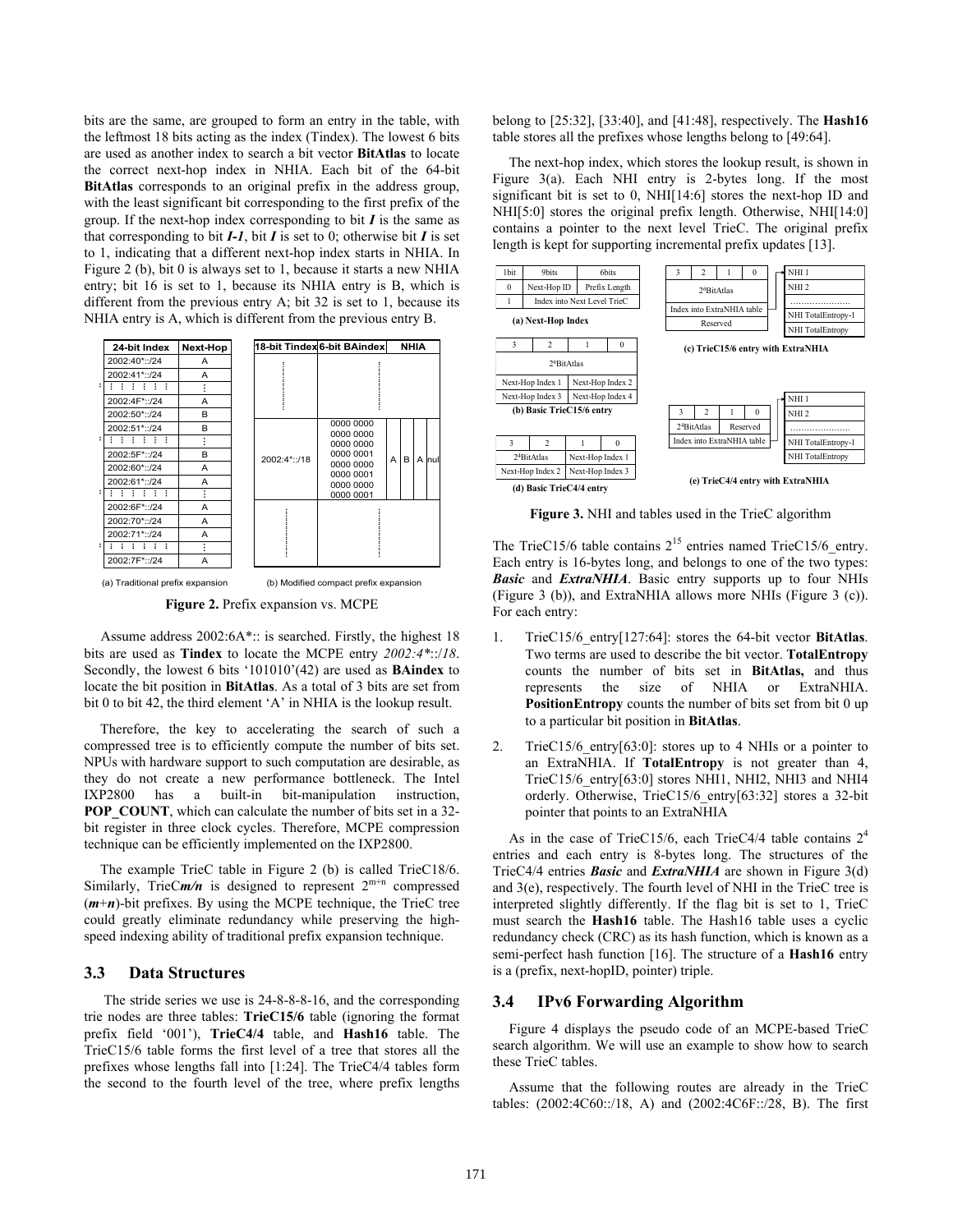route requires a TrieC15/6 entry that corresponds to the 24-bit prefixes from 2002:40\*::/24 to 2002:7F\*::/24. The second route further requires a TrieC4/4 entry on the second level because its length is 28 bits.

<span id="page-4-0"></span>

| IPv6_Lookup_TrieC (IN DstIP, OUT Next-HopID) {                                                      |
|-----------------------------------------------------------------------------------------------------|
| Current Block = TrieC15 6:<br>1.                                                                    |
| 2.<br>Tindex = $DistIP$ [124:110]                                                                   |
| 3.<br>Bit_Vec = GetBitVec (Current_Block, Tindex);                                                  |
| BAindex = DstlP [109:104].<br>4.                                                                    |
| NHI = GetNHI(Bit_vec, BAindex);<br>5.                                                               |
| if (NHI.flag = 0) return NHI.Next-HopID;<br>6.                                                      |
| else { // search TrieC4/4 tables, base [i] is base of $(i+1)$ <sup>th</sup> -level TrieC tree<br>7. |
| 8.<br>Current Block = TrieC4/4 at Base[0]+NHI[14:0];                                                |
| 9.<br>for $(i=1; i<=3; i++)$ {                                                                      |
| 10.<br>Tindex = DstlP[103-8*(i-1):100-8*(i-1)];                                                     |
| 11.<br>Bit_vec = GetBitVec (Current_Block, Tindex);                                                 |
| 12.<br>BAindex= DstlP[99-8*(i-1):96-8*(i-1)];                                                       |
| 13.<br>NHI = GetNHI (Bit_Vec, BAindex);                                                             |
| 14.<br>If (NHI flag = 0) return NHI Next-HopID;                                                     |
| 15.<br>else $\{$                                                                                    |
| 16.<br>if (i!=3) Current_Block=TrieC4/4 at Base[i]+NHI [14:0]<<4;                                   |
| 17.<br>else break; //search longer prefix in Hash16                                                 |
| 18.<br>}                                                                                            |
| 19.<br>ł                                                                                            |
| if (Hash (DstlP [79:64])) return Next-HopID;<br>20.                                                 |
| 21.<br>else return Default-Next-HopID;                                                              |
| 22.                                                                                                 |
| W IPv6_Lookup_TrieC                                                                                 |
|                                                                                                     |

**Figure 4.** Pseudo code to search TrieC multi-level table trees

<span id="page-4-2"></span>

**Figure 5.** Searching example based on TrieC trees

<span id="page-4-1"></span>Consider a search for an IPv6 address, DetIP, 2002:4C6A::200C. Ignoring the leftmost three bits '001' in the format prefix field, *DstIP*[124:110] ('*0000 0000 0001 001'*) is used to search the **TrieC15/6**, and the TrieC15/6\_entry located at position 9 is returned (lines 2-3 in Figure 4). Then *DstIP*[109:104] ('*001100'*) is used to determine bit position (12) in **BitAtlas**, and the total bits set from bit 0 to bit 12 (**PositionEntropy**) is calculated. Because **PositionEntropy** is 2, the second basic entry is retrieved (lines 4-5). As the flag bit of the NHI entry is 1, the second level TrieC4/4 needs to be further searched (lines 9-22).

Because the base address of the second level of the TrieC tree is NHI[14:0]<<4, NHI[14:0]<<4+DstIP[103:100] is calculated as **Tindex,** and DstIP[99:96] is used as **BAindex,** respectively, to search the second level of the TrieC tree. The **PositionEntropy** of the corresponding TrieC4/4 entry is 1, indicating that the first NHI entry of table TrieC4/4 needs to be examined. The flag bit of this NHI is 0, indicating that NHI[14:6] stores the corresponding nexthop ID for the destination IPv6 address (line 14), and the lookup finishes successfully. [Figure 5](#page-4-1) shows how various bits are actually used in each search step.

## 4. NPU-AWARE FORWARDING ALGO.

[Figure 6](#page-4-2) draws the components of the Intel IXP2800  $[14]$ , in which 16 Micro-engines (MEs), 4 SRAM controllers, 3 DRAM controllers, and high-speed bus interfaces are shown. Each ME has eight hardware-assisted threads of execution, and 640-words local memory of single-cycle access. There is no cache on each ME. Each ME uses the shared buses to access off-chip SRAM and DRAM. The average access latency for SRAM is about 150 cycles, and that for DRAM is about 300 cycles. We implemented TrieC algorithm in MicroengineC, which is a subset of the ANSI C plus parallel and synchronization extensions, and simulated it on a cycle-accurate simulator. In the following, we will discuss the design decisions we have made in the implementation of TrieC algorithm for achieving line-rate speed.



**Figure 6.** IXP2800 component diagram without I/O Interfaces

## **4.1 Memory Space Reduction**

The NPU is generally an embedded SOC whose memory size is limited. SRAM and DRAM are two types of commonly used NPU memory, whose size is of megabyte magnitude, to store routing tables. On the Intel IXP2800, the size of DRAM is approximately eight times as large as that of SRAM, however its latency is approximately twice as large as that of SRAM. Therefore, tremendous performance gain could be achieved if routing tables could be stored in SRAM. The first decision we made is to compress the routing tables as much as possible to fit them into SRAM. MCPE is such an enabling technique that allows IPv6 routing tables to be stored in SRAM so that the memory access latency will be dramatically reduced.

#### **4.2 Instruction Selection**

Searching compressed routing tables requires computing **TotalEntropy** and **PositionEntropy**. These are time-consuming tasks in traditional RISC/CISC architecture, as it usually takes more than 100 RISC/CISC instructions (ADD, SHIFT, AND, and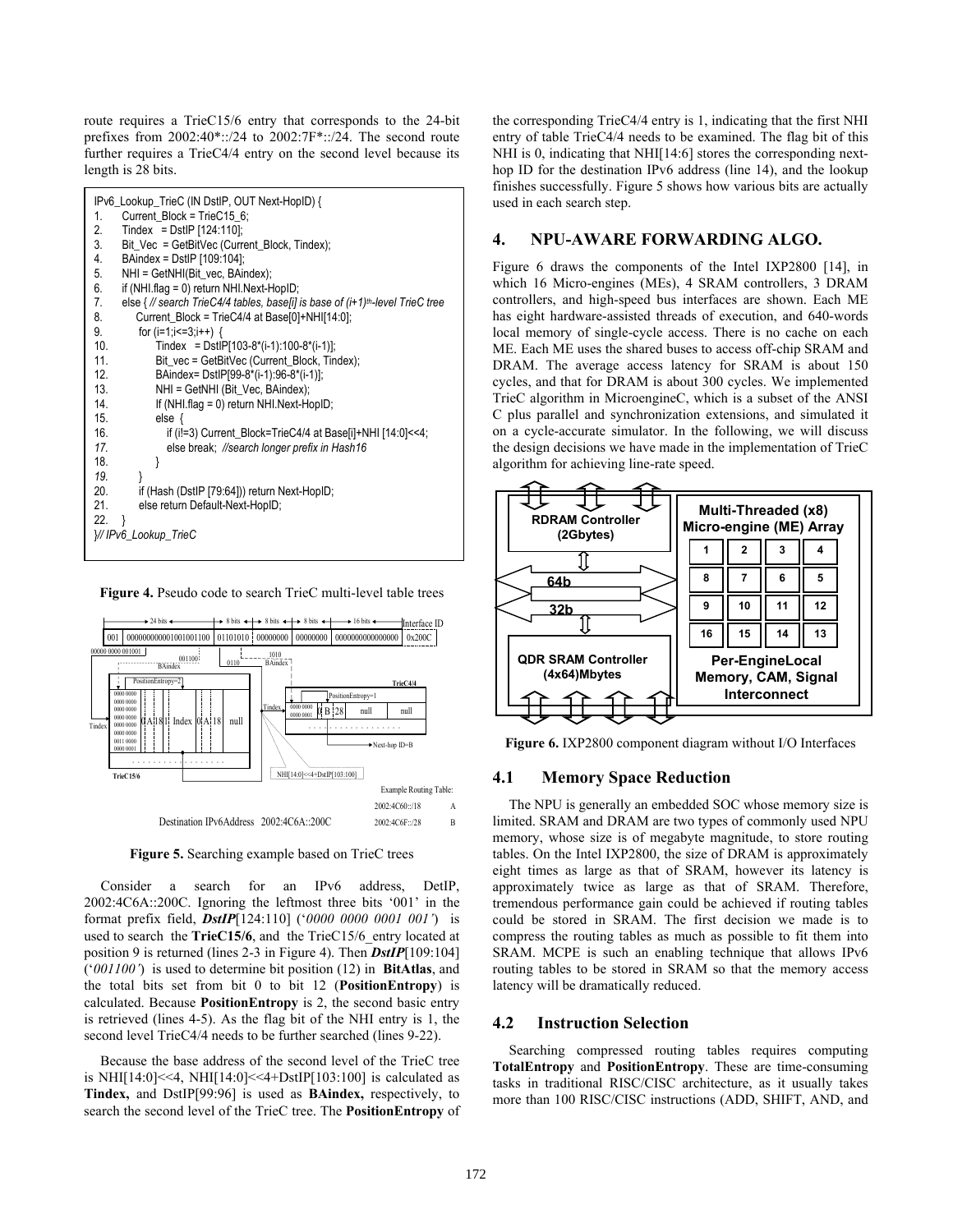BRANCH) to compute the number of bits set in a 32-bit register. Without direct hardware support, calculation of **TotalEntropy** and **PositionEntropy** will become a new performance bottleneck in MCPE-based forwarding algorithm.

With **POP\_COUNT** (3-cycle IXP2800 instruction), the number of instructions used to compute **TotalEntropy** and **PositionEntropy** is reduced by more than 97% compared with other RISC/CISC implementations. This is essential for the TrieC algorithm to achieve the line rate.

Another useful bit-manipulation instruction is **BR\_BSET** that jumps to a new location if the bit being examined is set. In the TrieC algorithm, the flag bit in an NHI entry is often checked, and then a conditional branch is followed. Because it normally takes three instructions (SHIFT, AND, JUMP) to perform such checking and branching operations in a RISC machine, **BR\_BSET** can save two cycles for every checking-and-branching operation.

Compared with RISC architecture, the NPU normally has much faster bit-manipulation instructions. Appropriately selecting these instructions can dramatically improve the performance of NPUaware algorithms. However, current compiler technology cannot always generate such instructions automatically. It is the programmer's responsibility to select them manually through intrinsic or in-line assembly.

The last level of the TrieC tree is the **Hash16** table. There are two ways of computing hash in the Intel IXP2800, a centralized hash coprocessor shared by all MEs, and a CRC unit on each ME. We chose CRC to compute the hash function because:

- it provides good hash result for address lookup [\[16\]](#page-9-26);
- the CRC unit runs much faster than the centralized hash coprocessor does and it takes only 5 clock cycles to compute a 32-bit CRC;
- the CRC unit can run in parallel on each ME. In general, an operation that can run in parallel in each ME is a preferred implementation means for an architecture-aware algorithm.

## <span id="page-5-0"></span>**4.3 Data Allocation**

The Intel IXP2800, like other NPUs, has a complex memory hierarchy that comprises single-cycle *local memory*, *scratchpad*, *SRAM*, and *DRAM*. For TrieC implementation, whether SRAM or DRAM to be used, and where and how to distribute the compressed tables greatly affects the ultimate lookup speed.

In addition to the aforementioned size and speed differences between SRAM and DRAM, different access granularities must be considered as well. For example, on the Intel IXP2800, SRAM is optimized for 4-byte word access, while DRAM is optimized for at least 16-byte burst access; therefore, data structures must be optimized for the specific type of memory.

 There are four SRAM controllers on the IXP2800 that allow parallel access, and three DRAM controllers, with each DRAM controller having four memory banks that can be accessed in an interleaved manner. To evaluate the performance impacts of parallel SRAM access and interleaved DRAM access, we designed the following four settings. Experimental results show that the first three settings can meet the OC-192 speed even in the worst case.

All the tables are stored in one SRAM controller;

- Tables are properly distributed on four SRAM controllers;
- Tables are properly distributed on SRAM and DRAM in a hybrid manner;
- All the tables are distributed on DRAM, and data structures are redesigned to facilitate the burst access.

There is another useful feature that can be effectively exploited on the IXP2800: adjacent SRAM locations can be fetched in one SRAM read instruction (maximally 64 bytes). By limiting the node sizes of Tries15/6 and TriesC4/4 to less than 64 bytes, memory vectorization optimization can be applied to significantly reduce the number of SRAM accesses.

#### **4.4 Task Partitioning**

There are two general ways to partition tasks onto multiple MEs on the Intel IXP2800: *multi-processing* [\[5\]](#page-9-27) and *context pipelining* [\[6\].](#page-9-28) Multi-processing applies two parallelizing techniques. First, multi-threading is applied to a task allocated to one ME. In an Intel IXP2800, a maximum of 8 threads can be used per ME. Secondly, a task can use multiple MEs if needed. For example, if a task needs 2 MEs, a maximum of 16 task threads can run in parallel. Each thread instance runs independently, assuming no other thread instances exist. Such a *run-tocompletion* programming model is similar to the sequential one, and it is easy to be implemented. In addition, the workloads are easier to be balanced. However, threads allocated on the same ME must compete for shared resources, including registers, local memory, and command (data) buses. For example, if a task requires more local memory than one ME can support, the context pipelining approach must be used instead.

Context pipelining is a technique that divides a task into a series of smaller sub-tasks (contexts), and then it allocates them onto different MEs. These contexts form a linear pipeline, similar to an ASIC pipeline implementation. The advantage of context pipelining is to allow a context to access more ME resources. However, the increased resources are achieved at the cost of communication between neighboring MEs. Furthermore, it is hard to perform such partitioning if workloads cannot be determined at compile time. The choice of which method to use should depend on whether the resources can be effectively utilized on all MEs.

# **4.5 Latency Hiding**

Hiding memory latency is another key to achieving highperformance of TrieC implementation. We hide the memoryaccess latency by overlapping the memory access with the calculation of bit vector index in the same thread. In Figure 4, operations listed in line 3 and 4 can run in parallel so that the **BAindex** computation is hidden completely by the memory operation GetBitVec(). Similarly, operations in line 11 and 12 can also be overlapped. Compiler based thread scheduling should be able to perform such an optimization automatically [\[28\].](#page-9-29)

## **4.6 Packet Ordering**

Networking applications normally require packet ordering, which means that packets within the same flow must be sent out in the same order in which they arrived. In other words, only packets belonging to different network flows can run in parallel. We exploit the thread-level parallelism by adopting an *out-of-order*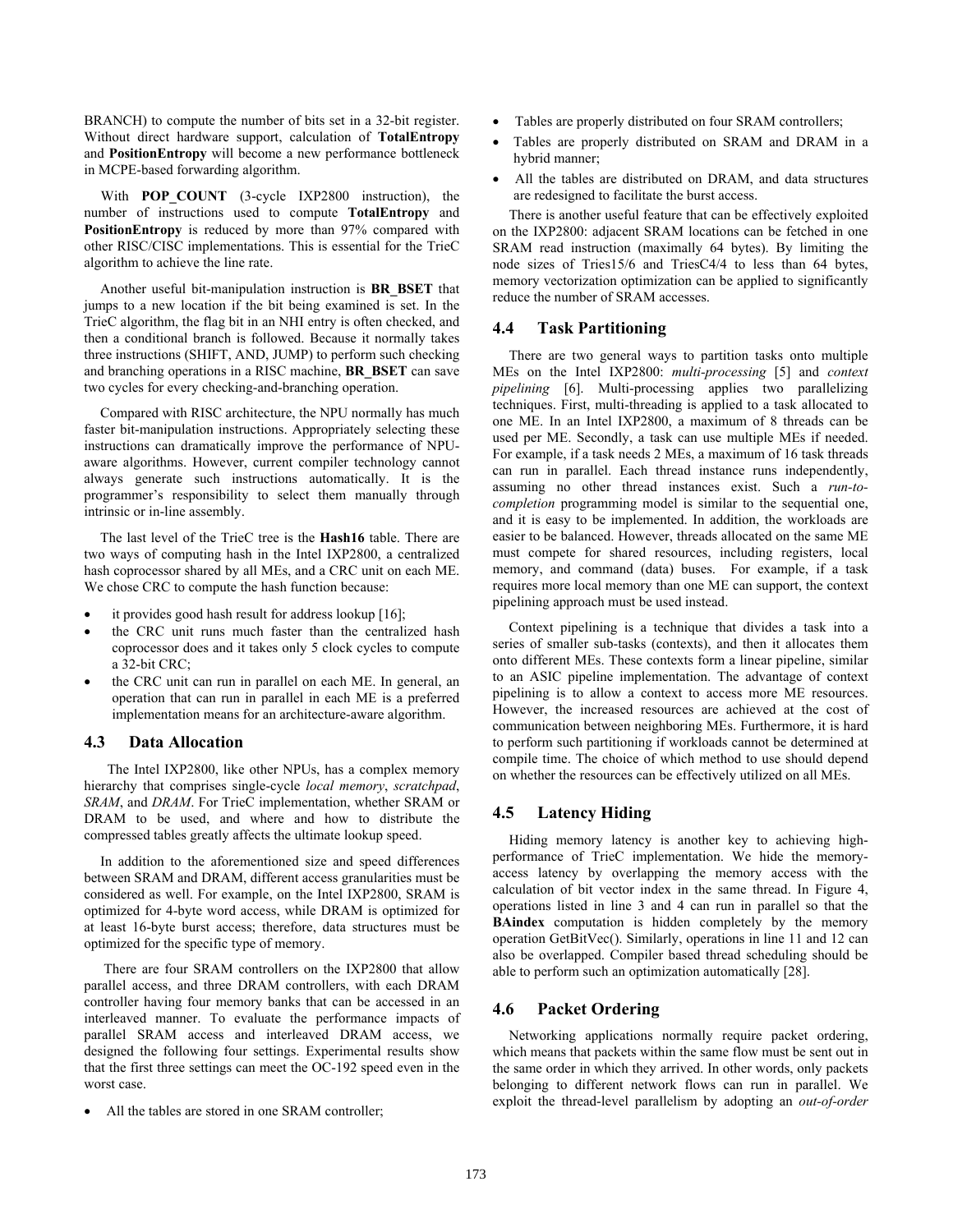execution and *in-order-delivery* strategy, in which double signal rings are used to synchronize parallel thread execution.

First, the input packets are assigned to each thread in sequence by implementing a signal ring. Thread 0 sends a signal to thread 1, thread 1 to thread 2, and so on. Thread 7 of one ME sends a signal to thread 0 of its next neighbor ME. Because each thread waits for its turn to receive a packet, each thread starts its execution according to the packet arrival order. On the IXP2800, special instructions can be used to send a signal from one thread to another. They can locate in the same ME or in two different MEs.

Then each thread works independently, without waiting for other threads. In the end, another signal ring is used to enforce the packet exit order in the same way as on the receiving side, i.e., each thread waits for its turn to send its processed packet out. We found out when the length of the signal ring is small, the ring is an efficient way to synchronize thread execution among MEs.

## <span id="page-6-0"></span>**5. SIMULATION AND PERFORMANCE ANALYSIS**

Because IPv6 is not yet widely deployed, existing IPv6 tables, which have normally less than 1000 prefixes[\[15\]](#page-9-22)[\[4\]](#page-9-23), are too small to reflect the future growth of the IPv6 network. We used three different ways to generate nine IPv6 routing tables in the experiment. In order to measure the performance impact of the Intel IXP2800 architecture on the TrieC algorithm, we experimented with the following implementations:

- Using two kinds of bit manipulation instructions to calculate **TotalEntropy** and **PositionEntropy** (see section [5.4](#page-7-0))
- Allocating Trie trees onto SRAM, DRAM, and the hybrid of SRAM and DRAM, respectively (see section [5.5](#page-7-1))
- <span id="page-6-1"></span>• Comparing multi-processing vs. context pipelining task allocation model (see section [5.6\)](#page-8-2)
- Overlapping local computation with memory access or conditional branch instructions (see section [5.7\)](#page-8-3)
- With and without enforcing packet order (see section [5.8](#page-8-4))

# **5.1 Experimental Setup**

The prefix length distributions of IPv6 routing tables used in the simulation are shown in Table 1.

**Table 1.** Prefix length distributions

|         |                | 1-24 bits 25-32 bits 33-40 bits 41-48 bits 49-64 bits Total |       |       |               |                |
|---------|----------------|-------------------------------------------------------------|-------|-------|---------------|----------------|
|         | $\binom{0}{0}$ | $\frac{6}{2}$                                               | (%)   | (%)   | $\frac{6}{2}$ | $\binom{0}{0}$ |
| Group A | 4.22           | 69.41                                                       | 5.52  | 14.61 | 6.24          | 100.00         |
| Group B | 0.06           | 7.40                                                        | 15.54 | 71.32 | 5.68          | 100.00         |
| Group C | 2.14           | 38.41                                                       | 10.52 | 42.97 | 5.96          | 100.00         |

<span id="page-6-3"></span><span id="page-6-2"></span>Group A is generated according to the average prefix distributions of CERNET [\[4\],](#page-9-23) 6Bone, 6Net, and Telstra BGP IPv6 routing tables [\[15\]](#page-9-22). It represents the characteristics of existing IPv6 routing tables. Group B is generated according to the nonrandom IPv6 table generator proposed by M. Wang et al. [\[31\].](#page-9-30) It represents the ideal IPv6 routing tables. Group C is the mean of A and B. It represents the future IPv6 tables. In each group, we generated three tables with 200,000, 300,000 and 400,000 entries respectively. All prefix values are generated randomly.

#### **5.2 Compression Effects**

The memory requirements of these nine different IPv6 tables are shown in [Figure 7](#page-6-1). The memory requirement of each table increases along with its increasing table size. Specifically, the memory consumption of table B-400K is approximately 35 Mbytes. It is slightly higher than the 32 Mbytes of the basic-24-8- DIR approach for IPv4 lookup [\[11\]](#page-9-11). However, it is significantly less than the estimated memory requirement of a multibit trie, which requires more than 820 Mbytes at the 8-bit stride for 400K IPv6 entries. With such a huge compression rate, the resulted routing tables can be stored in SRAM.

In the worst case, TrieC needs eight memory accesses and one hash operation. As shown in [Figure 8,](#page-6-2) there is no relation between the average memory accesses and the table sizes. The number of average memory accesses depends only on the prefix length distributions of the IPv6 tables. For example, the average memory accesses of group-B are all close to four because the percentages of the 41-48-bit prefixes are all higher than 70%. On average, the number of memory accesses is far less than eight, proving that the percentage of the **ExtraNHIA** nodes is extremely low. In fact, the simulation shows it is only 3.6%.



**Figure 7.** Memory requirements of nine IPv6 tables



**Figure 8.** Average memory accesses

#### **5.3 Relative Speedups**



**Figure 9.** TrieC forwarding rates and relative speedups.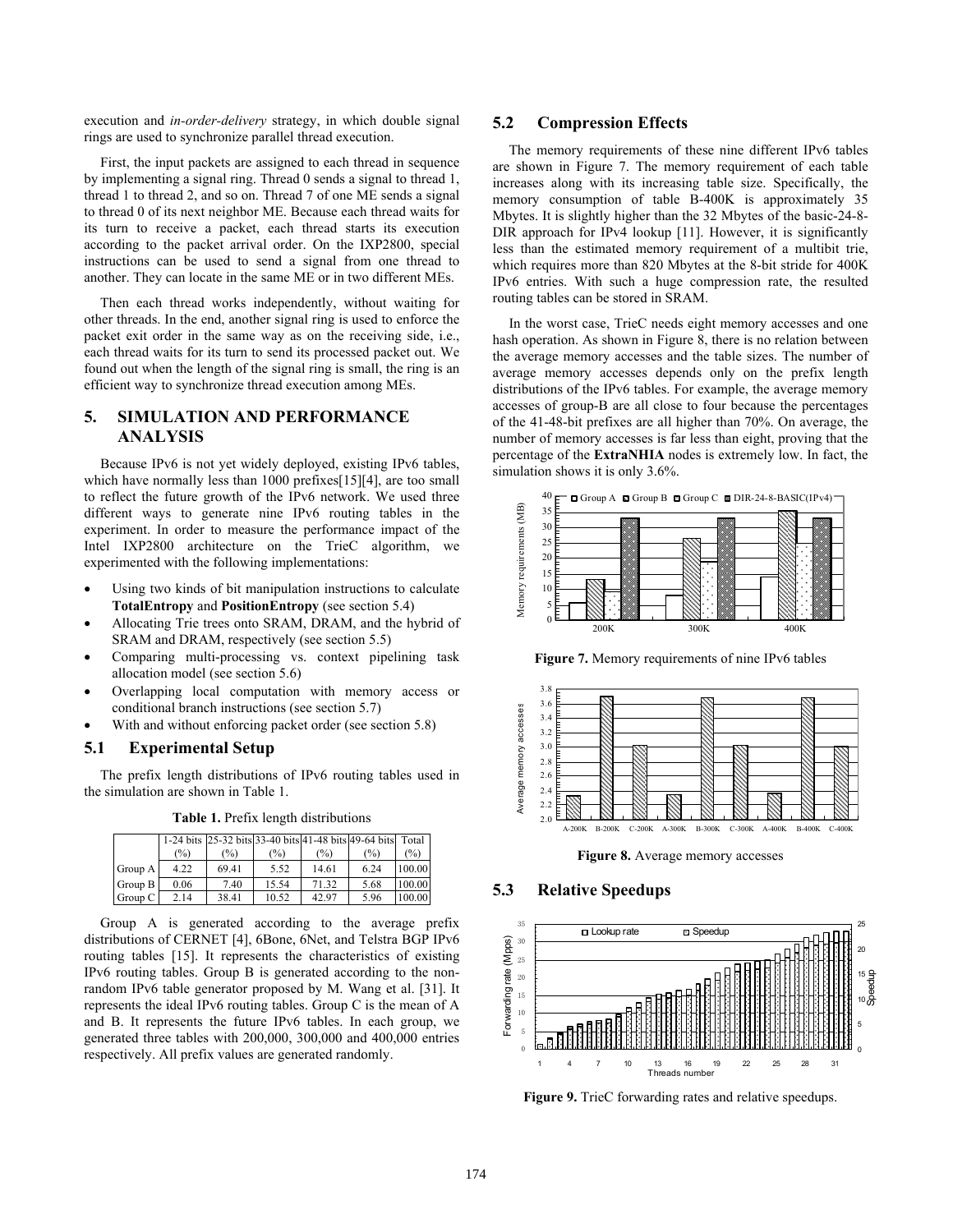<span id="page-7-1"></span>[Figure 9](#page-6-3) shows the lookup rates and relative speedups using the minimal packet size on the Intel IXP2800. When the minimal IPv6 packet is 69 bytes (9-byte PPP header  $+$  40-byte IPv6 header  $+$  20byte TCP header), a forwarding rate of **18.16Mpps (Million Packets Per Second)** is required to achieve the OC-192 line rate. The data was collected after all optimizations previously mentioned were applied and the routing tables were stored in four SRAM channels. The speedup is almost linear and it reaches up to **21.45Mpps** for 32 threads. The sub-linear speedup is due to the saturation of the ME command request FIFO. The TrieC is a memory-bound algorithm in which each thread issues eight outstanding memory requests per packet in the worst case. If these memory requests cannot be processed in time, the lookup performance will drop. We found that for each ME, the speedup is linear for up to 4 threads. The slowdown is evident when the number of threads is increased from 5 up to 8. The FIFO fullness ratio, which is defined as the number of elements in the FIFO divided by the FIFO size, can be used to measure whether the memory request FIFO is full or not. It increases from 9% for one thread to 52% for eight threads. That is, in 8-thread mode, a memory request stays six times longer in the FIFO than it does in 1-thread mode. This architectural constraint prevents the TrieC algorithm from having a 100% linear speedup.

Because our implementation is well over the line-rate speed when 4 MEs (32 threads) are fully used, we want to know the exact minimal number of threads required to meet the OC-192 line rate. Table 2 shows that on average group A needs only 9 threads, group B 17 threads, and group C 11 threads, respectively.

| Routing   | <b>Minimum Number</b> | <b>Forwarding rate (Mpps)</b>     |       |
|-----------|-----------------------|-----------------------------------|-------|
| table     | of Threads            | <b>Single thread Multithreads</b> |       |
| Group A   |                       | 3.72                              | 23.84 |
| Group B   | 17                    | 1.81                              | 21.36 |
| Group $C$ |                       | 2.55                              | 21.32 |

**Table 2.** Minimal threads required for supporting line rate

 Considering there are sixteen MEs on the Intel IXP2800, two MEs for IPv6 forwarding use only 1/8 of the entire ME budget. Therefore, TrieC leaves enough room for other networking applications, such as packet classification and traffic management, to meet the line-rate performance.

#### <span id="page-7-0"></span>**5.4 Instruction Selection**

NPUs that do not have **POP\_COUNT** normally support another bit-manipulation instruction, **FFS,** which can find the first bit set in a 32-bit register in one clock cycle. We can compute **TotalEntropy** and **PositionEntropy** with **FFS** by looping through the 32 bits and constantly looking for the next first bit set.

**Table 3.** Forwarding rates of POP\_COUNT vs. FFS

|             | 1 ME | 2 MEs | 4 MEs | 8 MEs |
|-------------|------|-------|-------|-------|
| <b>FFS</b>  | 3.00 | 5.88  | 11.99 | 23.95 |
| POP COUNT   | 8.26 | 16.50 | 32.14 | 63.97 |
| Improvement | 175% | 180%  | 168%  | 167%  |

Table 3 shows the forwarding rates of the worst-case input packets by using two different instructions: **POP\_COUNT** and **FFS** respectively. The testing was done for routing table C-400K. The forwarding rate of **POP\_COUNT** is much higher than that of **FFS**. On average, the performance improvement of **POP\_COUNT** over **FFS** can be as high as 180%.

The lower forwarding rate of FFS is because computational time of **TotalEntropy** depends on the number of bits set in the bit-vectors. The more bits are set, the more instructions are executed at runtime. This shows that an architecture-aware algorithm needs to consider the instruction selection to facilitate its implementation because those instructions might have a significant impact on the performance of the algorithm.

#### **5.5 Memory Impacts**

We simulated six data allocation schemes using the worst-case minimal-packet input on the IXP2800. Table 4 shows the simulation results. We found out:

**Table 4. Forwarding rates on different data allocations** 

|                 | 1 ME | 2 MEs | 4 MEs | 8 MEs |
|-----------------|------|-------|-------|-------|
| 1-SRAM          | 8.20 | 16.43 | 30.87 | 33.62 |
| 4-SRAM          | 8.26 | 16.50 | 32.14 | 63.97 |
| <b>DRAM-128</b> | 5.59 | 10.41 | 12.90 | 13.04 |
| <b>DRAM-256</b> | 4.52 | 7.29  | 12.05 | 12.34 |
| Hybrid-1        | 5.43 | 10.79 | 21.08 | 21.91 |
| Hybrid-2        | 4.97 | 9.46  | 19.19 | 21.80 |

- The 1-SRAM table allocation scheme can support OC-192 line rate with three MEs. However, its speedup is leveled up at four MEs, because the single SRAM channel becomes the bottleneck. The utilization rate of a single SRAM channel is up to 92.64% at 4 MEs and 99.98% at 8 MEs.
- The 4-SRAM configuration obtains almost linear speedup from 1 ME up to 8 MEs. Additionally, the utilization rates of four SRAM channels are all approximately 15% when this configuration meets the OC-192 line rate in the worst case, indicating the potential speedup could be even greater.
- DRAM-128 and DRAM-256 mean that the bit widths of bitvector are 128 bits and 256 bits, respectively. As mentioned in section [4.3](#page-5-0), DRAM on the Intel IXP2800 is optimized for burst accesses of at least 16 bytes. Thus, we redesigned the TrieC algorithm with the stride series 24-24-16 to reduce the number of DRAM memory accesses at the cost of more memory consumption. The simulation shows that both of these two data allocation schemes cannot support the OC-192 line rate in the worst case. The culprit is the DRAM push bus, which is shared by all MEs for reading TrieC trees. This bus has a physical limitation of 2.8Gbytes per second.
- Because the percentage of ExtraNHIA nodes is extremely low and the size of the first level of TrieC tree is fixed, we can reduce the DRAM push bus pressure by allocating them onto SRAM. We experimented on two kinds of hybrid table allocations. The Hybrid-1 configuration stores the first level of the TrieC tree and all ExtraNHIA nodes in SRAM. The Hybrid-2 configuration stores all ExtraNHIA tables in SRAM only. The simulation shows that both of them can support the OC-192 line rate in the worst case with four MEs. However, these two configurations have the disadvantage that their DRAM push bus utilizations still remain high, reaching 87.75% for Hybrid-1 and 96% for Hybrid-2, respectively.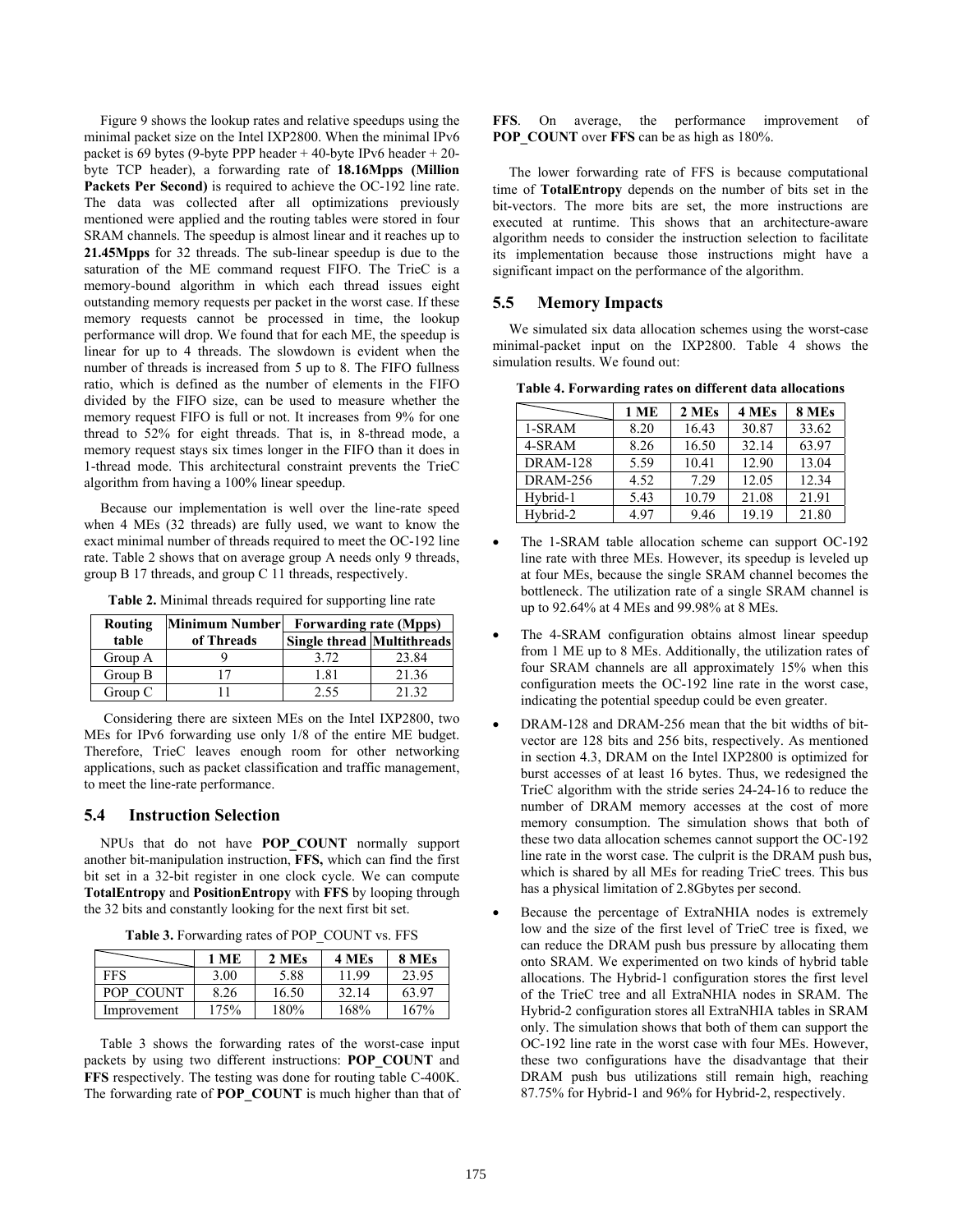<span id="page-8-4"></span>Although the two hybrid allocation schemes both meet the OC-192 line rate, they might not work well in practice because it leaves little DRAM bandwidth for other packet processing applications. DRAM architectural improvement is required before such hybrid schemes can be completely applied in practice. Therefore, the 4-channel SRAM-based allocation scheme is, practically speaking, the best data allocation scheme.

## <span id="page-8-2"></span>**5.6 Task Allocation**

The communication method in context pipelining could be a scratch ring or a next-neighbor ring (FIFO). Two types of contextpipelining partitioning were implemented for the two communication schemes. We divided the whole forwarding task into two pieces according to (1) the algorithm logic; (2) the number of memory accesses required per ME. The partitioning result is as follows:

- 1. The first and second MEs are for the search of TrieC15/6 table and the 1st-level TrieC4/4 table.
- 2. The third and fourth MEs are for the search of 2nd-level, 3rd-level TrieC4/4 tables and the Hash16 table.

<span id="page-8-0"></span>Because TrieC might end in any stage of context pipelining, it is extremely difficult to partition the workload evenly. In addition, the communication FIFOs also add the overhead. Each ME must check whether the FIFO is full before a **put** operation and whether it is empty before a **get** operation. These checks take many clock cycles when context pipelining stalls. Table 5 shows the simulation results using different task allocation policies. It is clear that both multi-processing and context pipelining can support the OC-192 line rate with four MEs on the Intel IXP2800. However multi-processing is preferable for the TrieC algorithm because of the dynamic nature of the workload.

**Table 5.** Forwarding rate of multiprocessing vs. context pipelining

|                                   | 1 ME | 2 MEs | 4 MEs |
|-----------------------------------|------|-------|-------|
| Multi-processing                  | 8.26 | 16.50 | 32.14 |
| Context-pipelining (Scratch ring) | $-$  | $-$   | 23.39 |
| Context-pipelining (NN ring)      | --   | $-$   | 28.74 |

# <span id="page-8-3"></span>**5.7 Latency Hiding**

Table 6 reports the performance impact of various latency hiding techniques. The MicroengineC compiler provides only one switch to turn latency hiding optimizations on or off. We reported the combined effects after applying those latency-hiding techniques. The MicroengineC compiler can schedule ALU instructions into the delay slots of a conditional/unconditional branch instruction and a SRAM/DRAM memory instruction.

**Table 6.** Improvement from latency hiding techniques

<span id="page-8-1"></span>

|                    | 1 ME   | 2 MEs  | 4 MEs  | 8 MEs  |
|--------------------|--------|--------|--------|--------|
| Overlapped         | 8.26   | 16.50  | 32.14  | 63.97  |
| Without overlapped | 7.34   | 14.68  | 28.83  | 57.41  |
| Improvement        | 12.53% | 12.40% | 11.48% | 11 43% |

By performing static profiling, we found that twenty ALU instructions were scheduled into delay slots, seventeen in the delay slots of conditional branch instructions and three for memory access. On average, we obtained a performance improvement of approximately 12% by applying the latency hiding techniques.

#### **5.8 Overhead of Enforcing Packet Order**

Table 7 shows the overhead of enforcing packet order. Because we use double signal rings, the length of the ring decides the performance impact of sending a signal through the ring. Even though our algorithm uses no more than 8 MEs, we still notice a performance loss of over 13%, indicating a hardware solution might be more profitable to enforce the packet order.

On the other hand, our algorithm can still meet the line-rate even after adding the overhead of enforcing packet order, indicating the scalability of the algorithm implementation. Such good algorithm scalability comes partially from the latency hiding ability provided by the multithreaded architecture and the out-oforder execution strategy adopted.

**Table 7.** Packet order overhead on TrieC

|                      | 1 M E  | 2MEs   | 4MEs   | <b>SMEs</b> |
|----------------------|--------|--------|--------|-------------|
| Without packet order | 8.26   | 16.50  | 32.14  | 63.97       |
| With packet order    | 7.26   | 14.57  | 28.31  | 56.49       |
| Overhead             | 13 75% | 13.25% | 13.53% | 13 24%      |

## **6. PROGRAMMING GUIDANCE ON NPU**

We have presented TrieC implementations on the Intel IXP2800 and analyzed performance impacts on the algorithm. Based on our experiences, we provide the following guidelines for creating an efficient network application on an NPU.

- Compress data structures and store them in SRAM whenever possible to reduce memory access latency.
- Multi-processing is preferred to parallelize network applications rather than context pipelining because the former is insensitive to workload balance. Unless the workload can be statically determined, use a combination of both to help distribute loads among different processing stages fairly.
- In general, the NPU has many different shared resources, such as command and data buses. Pay attention to how you use them because they might become a bottleneck in algorithm implementation.
- The NPU supports powerful bit-manipulation instructions. Select instructions your application needs even without compiler support.
- Use compiler optimizations to schedule ALU instructions to fill the delay slots to hide latency whenever possible.
- The cost of enforcing packet order can not be neglected in practice. A signal ring can be used when the ring is small.

## **7. CONCLUSIONS AND FUTURE WORK**

This paper proposed a high-speed IPv6 forwarding algorithm (TrieC) and its efficient implementation on the Intel IXP2800. We studied the interaction between the parallel algorithm design and architecture mapping to facilitate efficient algorithm implementation on the NPU architecture. We experimented with an architecture-aware design principle to guarantee the highperformance of the resulting algorithm. Furthermore, we investigated the main software design issues that have most dramatically performance impacts on networking applications. Based on detailed simulation and performance analysis, we provided guidlines for creating an efficient network application on